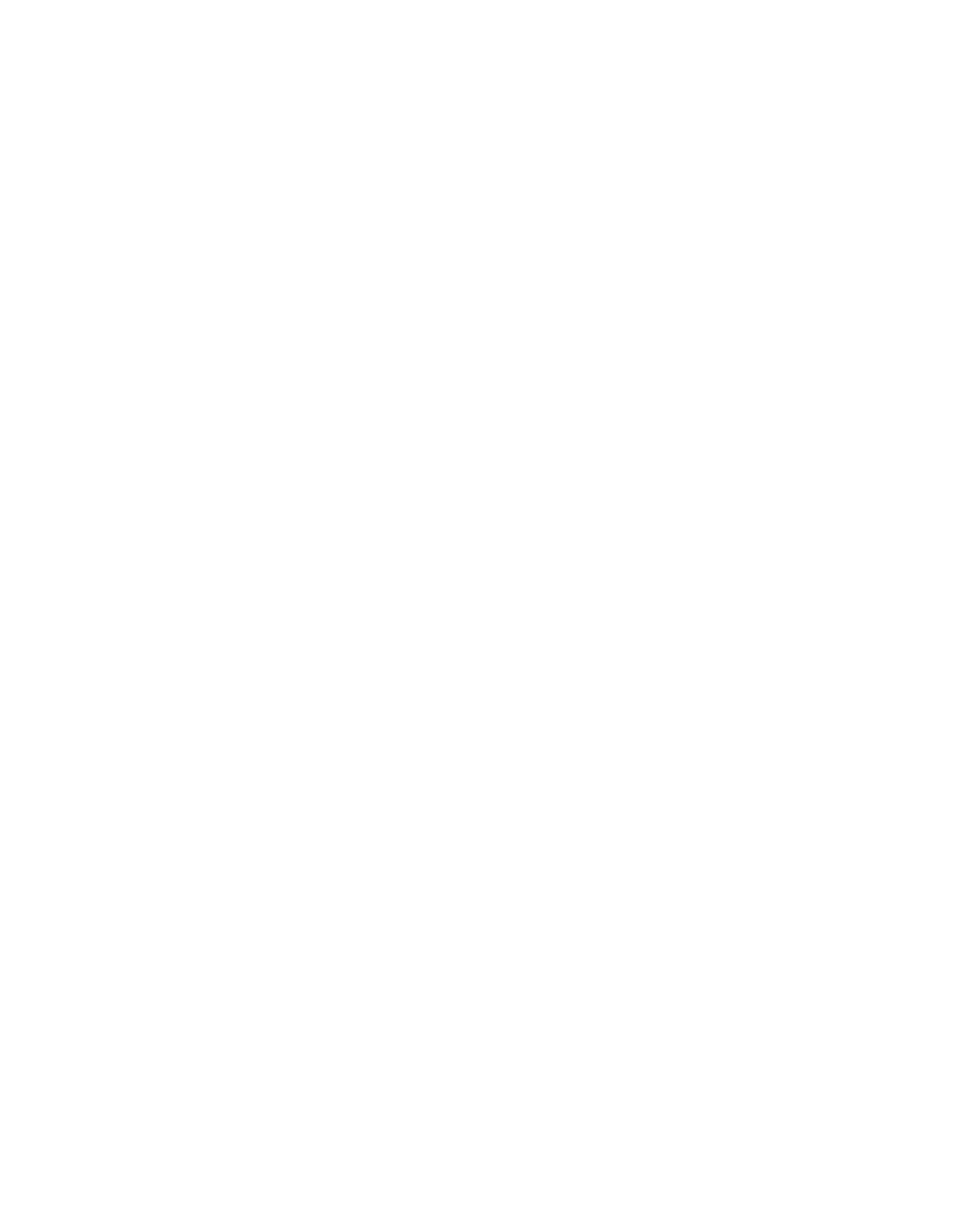

- o As the sole voting Member of Michener, UHN would ratify the changes to Michener's bylaws at Michener's upcoming Annual General Meeting on June 24, 2019. Such ratification requires approval by UHN's Board of **Trustees**
- a) Minutes of Meeting held May 22, 2019 Motion for Approval

That the Board of Trustees approve the minutes of the Governance & Nominating Committee meeting held on May 22, 2019.

### BOARD MOTION

On a motion duly made, seconded and carried, the minutes of the Governance & Nominating Committee meeting held on May 22, 2019 were approved by the UHN Board of Trustees.

b) Administrative By-Law Changes: UHN & Michener Motions for Approval

That the UHN Board of Trustees approve the amendments to University Health Network's ("UHN") Administrative By-Law Number 1, as presented and approved by the Governance & Nominating Committee for recommendation of approval and adoption by the UHN Board of Trustees and subsequently by the Members of UHN at the next Annual General Meeting of the Members.

That the UHN Board of Trustees approve the amendments to The Michener Institute of Education at UHN's ("Michener") Administrative By-Law Number 1, as presented and approved by the Governance & Nominating Committee for recommendation of approval by the UHN Board of Trustees and subsequently for recommendation of approval and adoption by the Michener Board of Governors and by the Members of Michener at the next Annual General Meeting of the Members.

c) Education Committee Terms of Reference Motion for Approval

That the UHN Board of Trustees approve the amended Terms of Reference of the Michener / UHN Education Committee.

#### BOARD MOTIONS

On a motion duly made, seconded and carried, the UHN Board of Trustees approved the amendments to University Health Network's ("UHN") Administrative By-Law Number 1, as presented and approved by the Governance & Nominating Committee for recommendation of approval and adoption by the UHN Board of Trustees and subsequently by the Members of UHN at the next Annual General Meeting of the Members.

On a motion duly made, seconded and carried, the UHN Board of Trustees approved the amendments to The Michener Institute of Education at UHN's ("Michener") Administrative By-Law Number 1, as presented and approved by the Governance & Nominating Committee for recommendation of approval by the UHN Board of Trustees and subsequently for recommendation of approval and adoption by the Michener Board of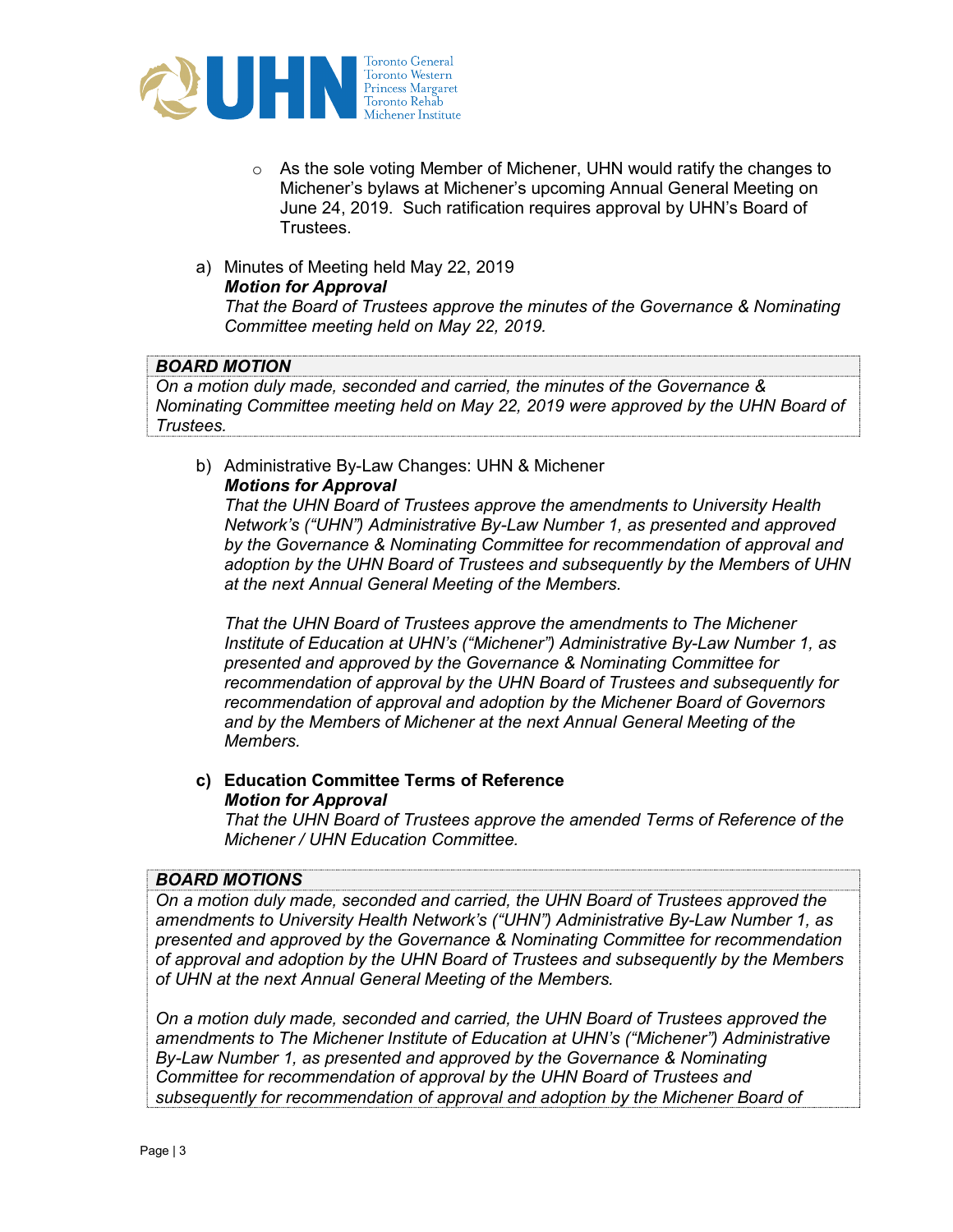

Governors and by the Members of Michener at the next Annual General Meeting of the Members.

On a motion duly made, seconded and carried, the UHN Board of Trustees approved the amended Terms of Reference of the Michener / UHN Education Committee.

# 5.0 Finance & Audit Committee

Pre-circulated for members' approval were the Finance and Audit Committee recommendations from its May 14, 2019 meeting.

It was noted that the draft audited financial statements of the Year Ended March 31, 2019 were enclosed and that the Finance & Audit Committee had reviewed those audited financial statements, met with the Hospital's auditor, Ernst & Young, and had recommended those audited financial statements for approval by the UHN Board of Trustees and for presentation to the Members.

# 5.1 Minutes of Meeting held May 14, 2019

Motion for Approval

That the Board of Trustees approve the minutes of the Finance and Audit Committee meeting held on May 14, 2019.

# BOARD MOTION

On a motion duly made, seconded and carried, the minutes of the Finance and Audit Committee meeting held on May 14, 2019 were approved by the UHN Board of Trustees.

# 5.2 Fiscal Advisory Committee Terms of Reference Amendment Motion for Approval

That the UHN Board of Trustees approve the amended Terms of Reference of the Fiscal Advisory Committee.

#### BOARD MOTION

On a motion duly made, seconded and carried, the amended Terms of Reference of the Fiscal Advisory Committee were approved by the UHN Board of Trustees.

# 5.3 Draft Financial Statements for Year Ended March 31, 2019 Motion for Approval

That the UHN Board of Trustees approve the Audited Financial Statements for the Year Ended March 31, 2019 and approves provision of same to the Members of the Corporation.

#### BOARD MOTION

On a motion duly made, seconded and carried, the UHN Board of Trustees approved the Audited Financial Statements of the Corporation for the Year Ended March 31, 2019 and approved provision of same to the Members of the Corporation.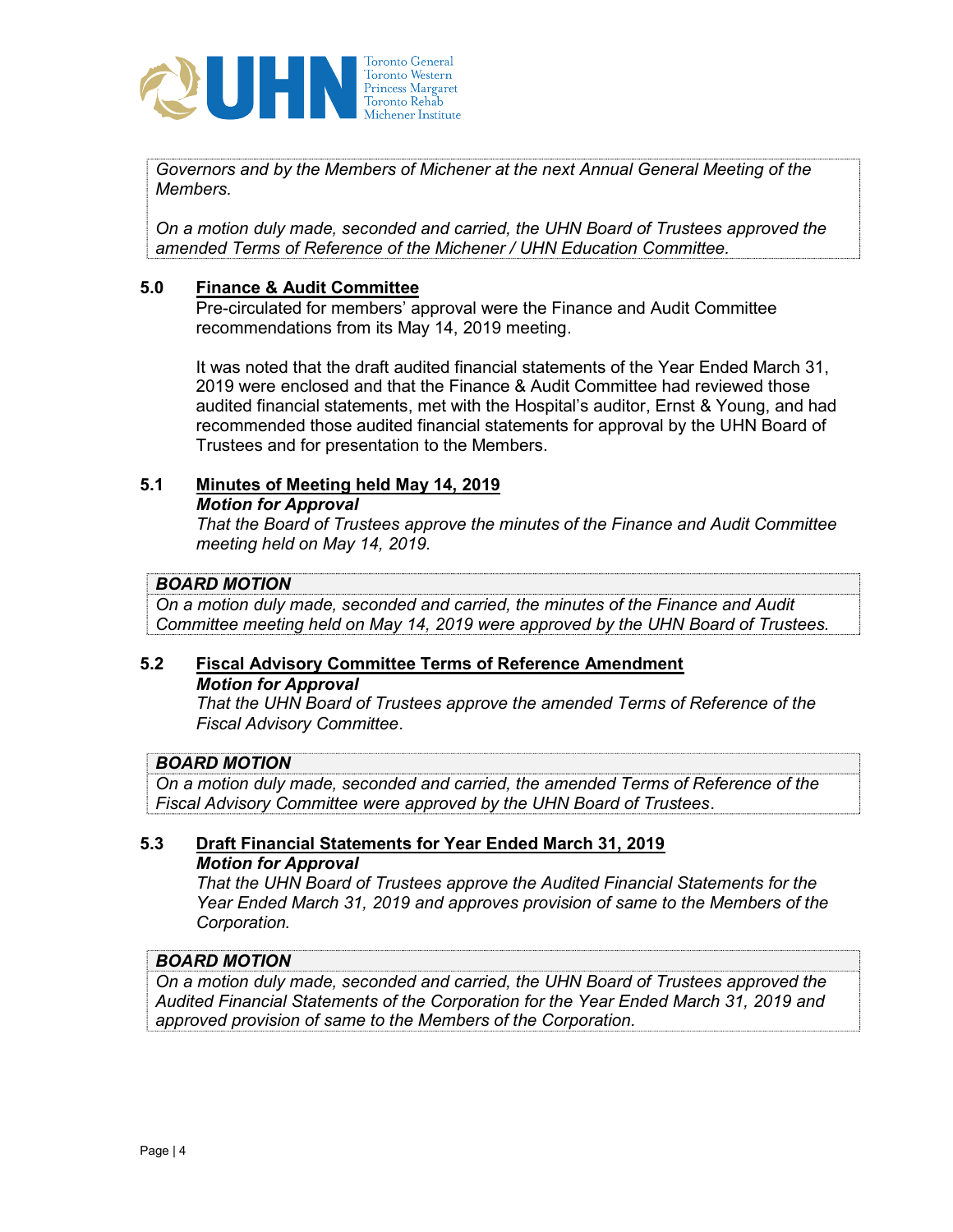

# 5.4 Appointment of External Auditors

Based on the results of the annual assessment performed, Management recommends the reappointment of Ernst & Young as External Auditor.

#### Motion for Approval

That the UHN Board of Trustees approve, for recommendation of approval and adoption by the Members of UHN at the next Annual General Meeting of the Members, the reappointment of Ernst & Young as the auditors for UHN for the fiscal period April 1, 2019 – March 31, 2020.

### BOARD MOTION

On a motion duly made, seconded and carried, the UHN Board of Trustees approved, for recommendation of approval and adoption by the Members of UHN at the next Annual General Meeting of the Members, the reappointment of Ernst & Young as the auditors for UHN for the fiscal period April 1, 2019 – March 31, 2020.

# 6.0 Medical Advisory Committee<br>6.1 Medical Staff Appointments -

#### 6.1 Medical Staff Appointments – June 6, 2019

Pre-circulated for members' approval were the Medical Staff Appointments for June 6, 2019.

#### Motion for Approval

That the UHN Board of Trustees approve the Medical Staff Appointments (June 6, 2019) as approved by the Medical Advisory Committee for recommendation of approval by the UHN Board of Trustees, as circulated.

#### BOARD MOTION

On a motion duly made, seconded and carried, the UHN Board of Trustees approved the Medical Staff Appointments (June 6, 2019) as recommended by the Medical Advisory Committee, as circulated.

#### 6.2 Medical Staff Re-Appointments – July 1, 2019 – June 30, 2020

Pre-circulated for members' approval were the Medical Staff Re-Appointments for July 1, 2019 – June 30, 2020, as recommended for approval by the Medical Advisory Committee. The Board was reminded that, pursuant to the Public Hospitals Act and the Hospital's Medical-Dental By-Law No. 2, the UHN Board annually appoints members of the Medical-Dental staff

#### Motion for Approval

That the UHN Board of Trustees approve the Medical Staff Re-Appointments (July 1, 2019 – June 30, 2020), as approved by the Medical Advisory Committee for recommendation of approval by the UHN Board of Trustees, as circulated.